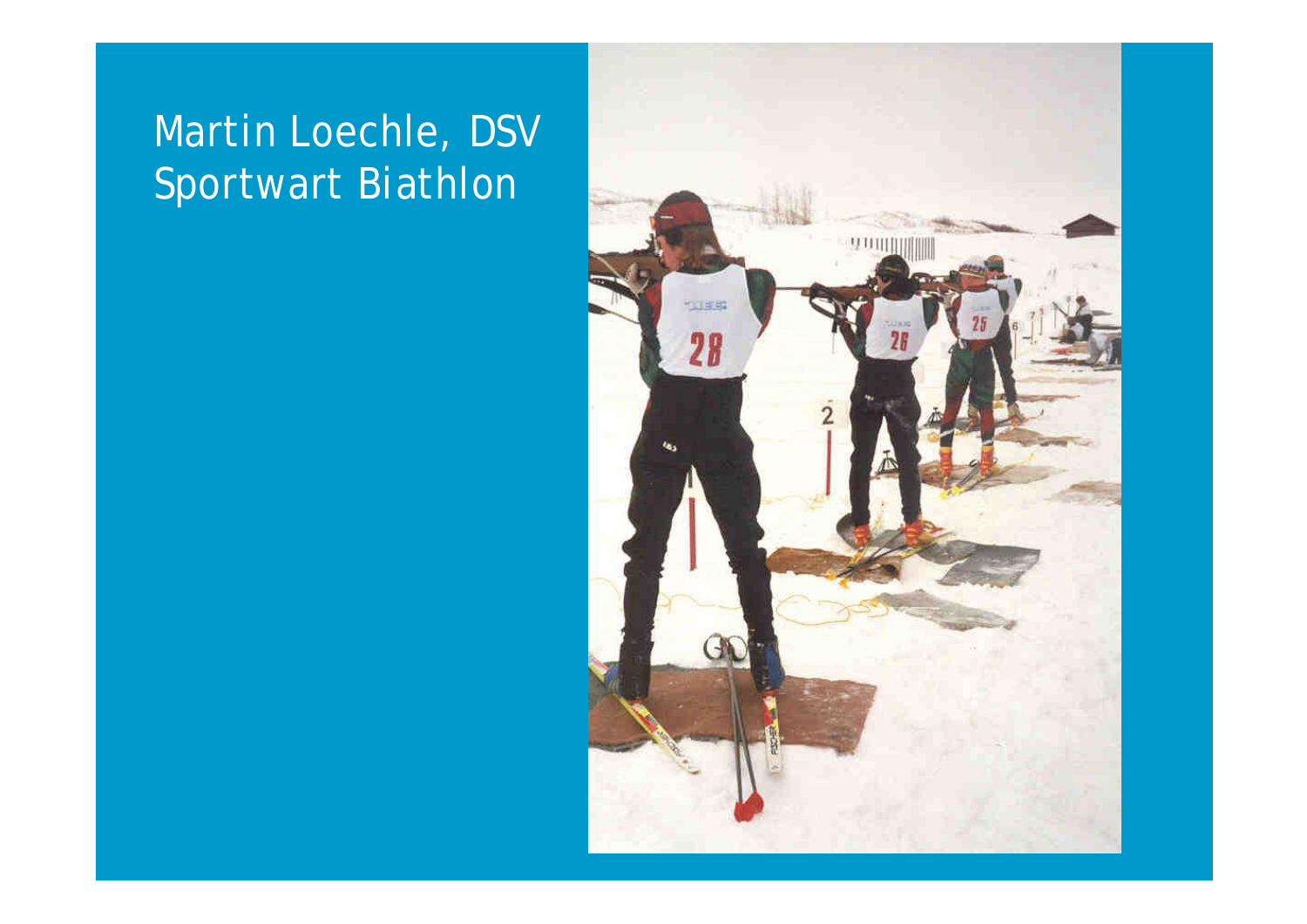1. Bases

Largest promoter of the high performance sport within Germany - Federal Armed Forces

The sport promotion of the German Federal Armed Forces is a mechanism with high efficiency

Guarantees optimal basic conditions for its achievement-sporty and professional career for the athletes

All central associations and German Olympic Sport Federation take profit from this promotion concept.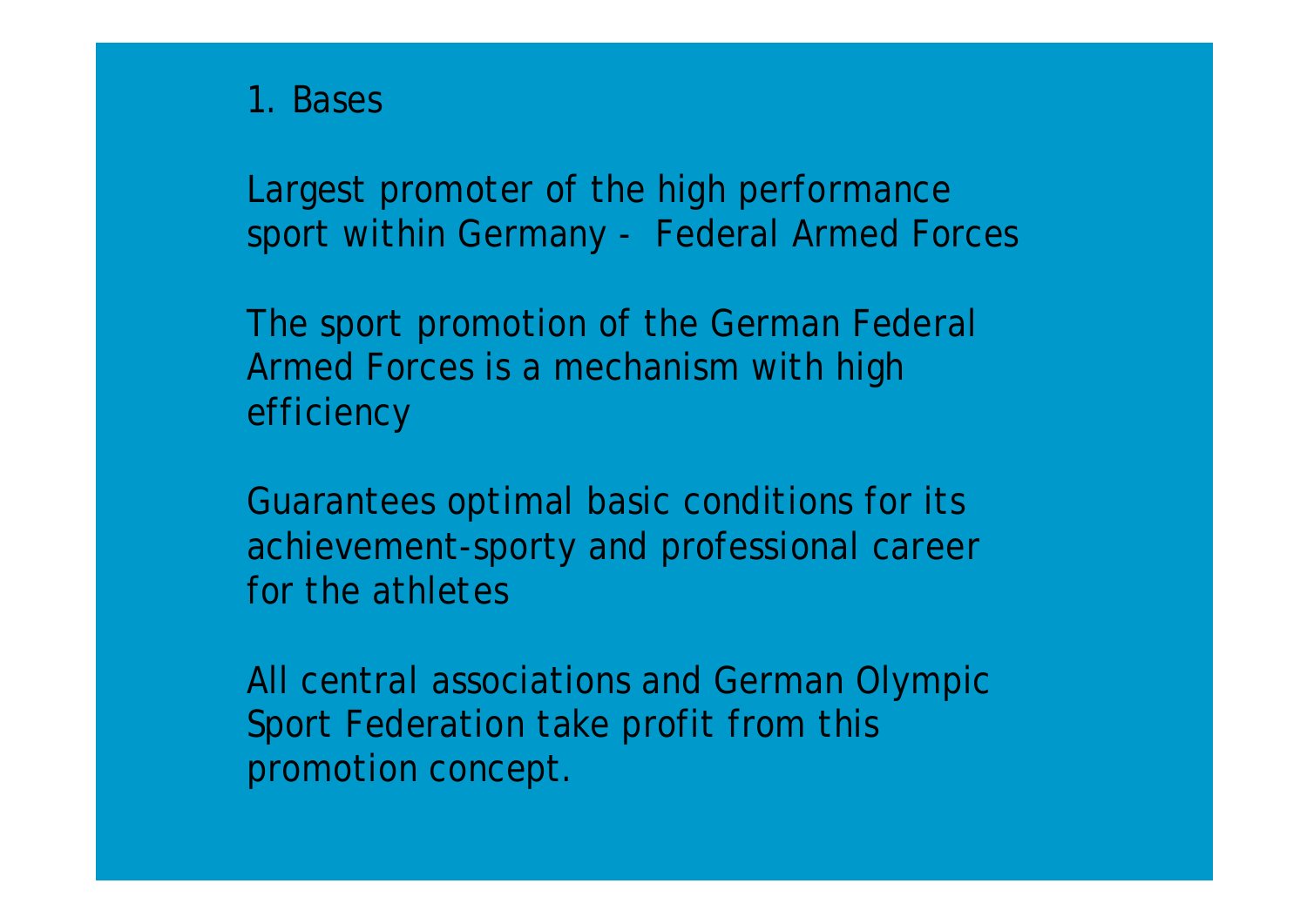2. Aims

Army supports with the goal:

• to make sure that Germany is represented at international competitions

• to grant top-class athletes the equal chances in relation to other nations

to make it possible for them to stay on the same level than other international top athletes during the military service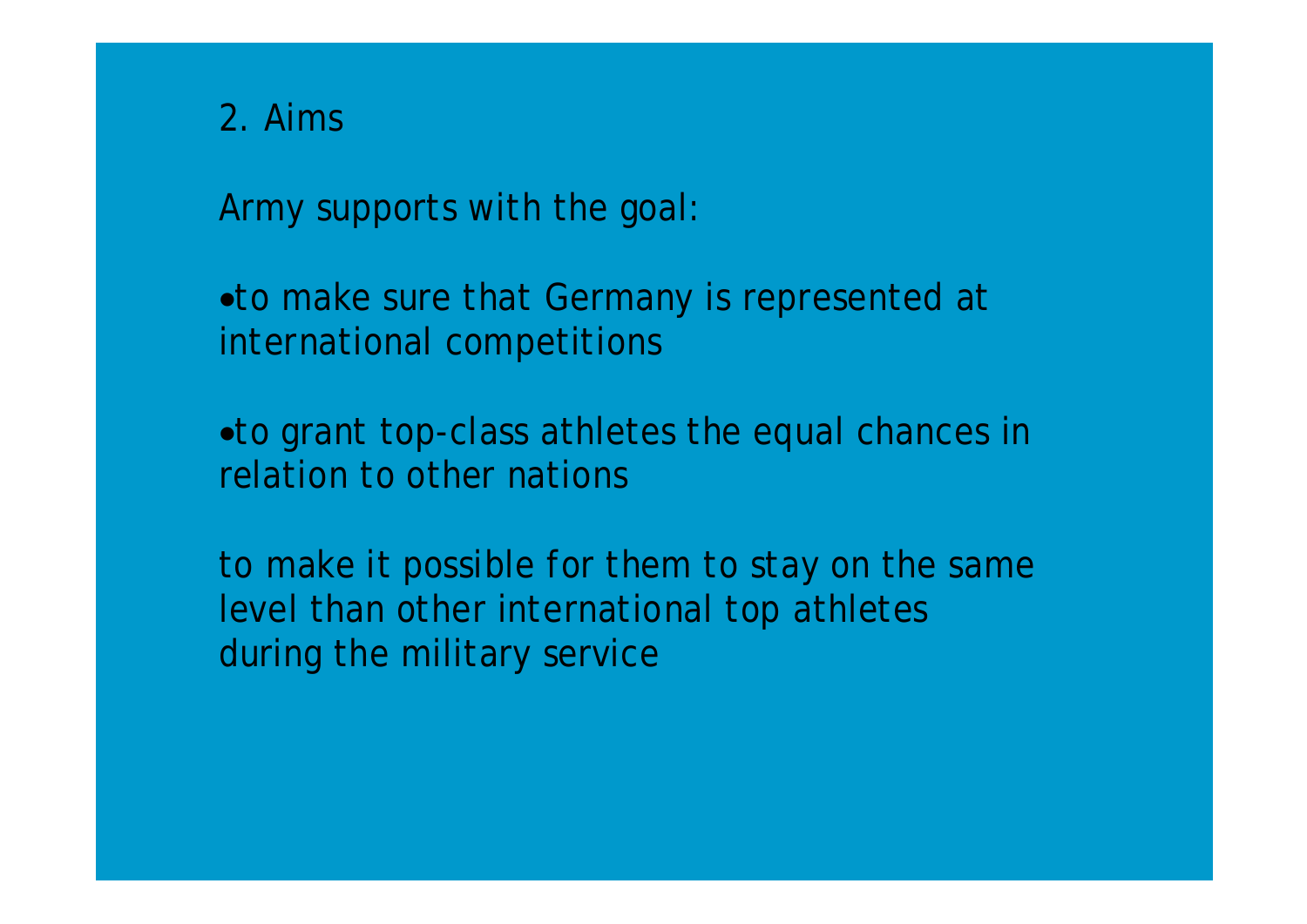3. Selective procedures

•Request to the admission with the responsible central association

•Endorsement of the federation and the German Olympic Sport Federation

•For male athletes the summoning takes place for 9 months, women can be obliged immediately for 2 years.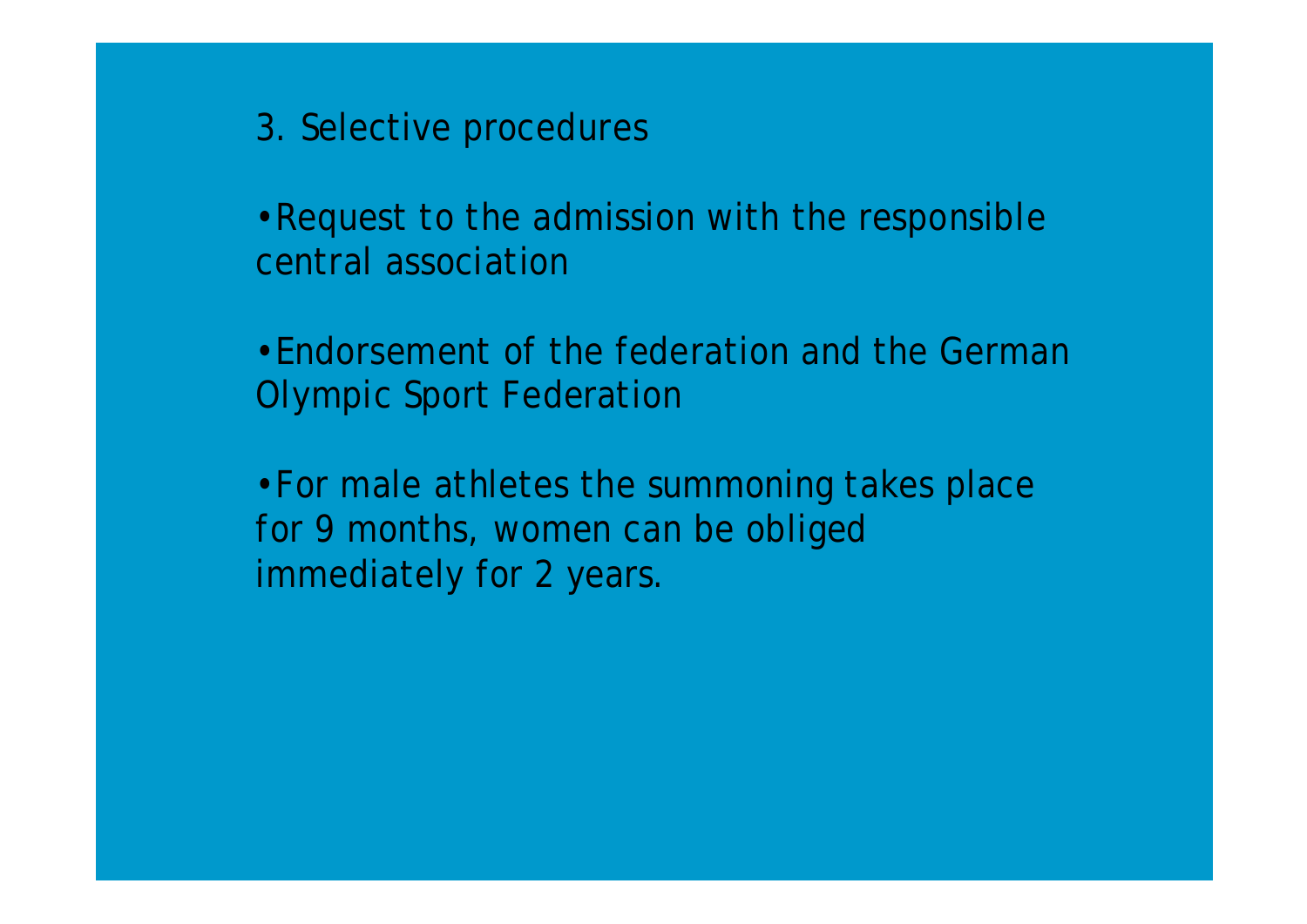4. Criteria for choice

The following criteria are to be fulfilled:

a) Olympic kind of sport/discipline

b) Affiliation to a federal cadre of the category A, B, C or federal league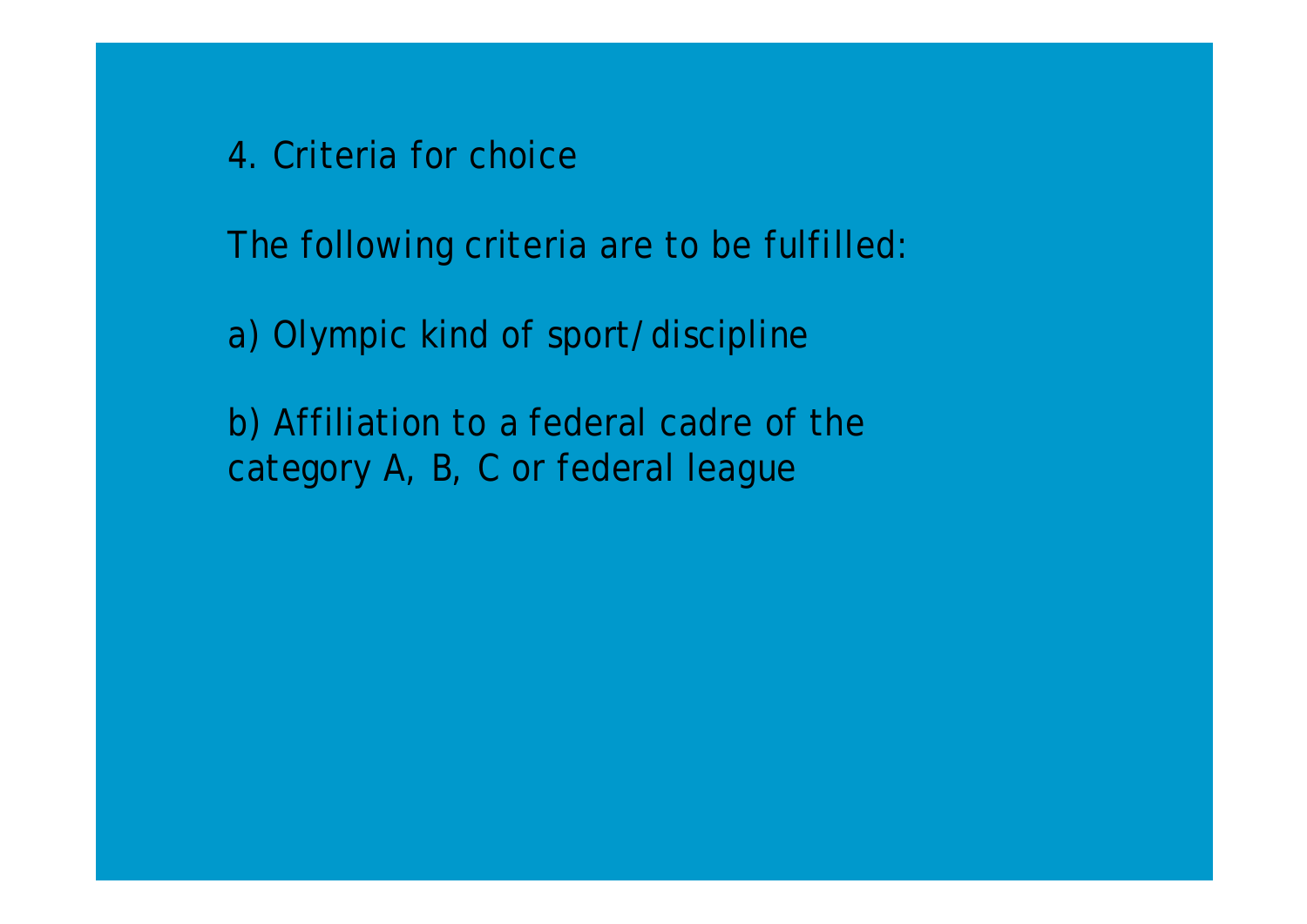## 5. Use/career

•Military basic training of 8 weeks

- •shifted into a group of sport promotions
- •Sporty training, the preparation and participation in competitions covers 70% of the service
- •The training and education 30%.

When achievement objectives of the federation are reached, athletes can remain and extend from year to year.

If an athlete terminates his career due to not sufficient achievements or for age reasons, he separates immediately from this haulage system.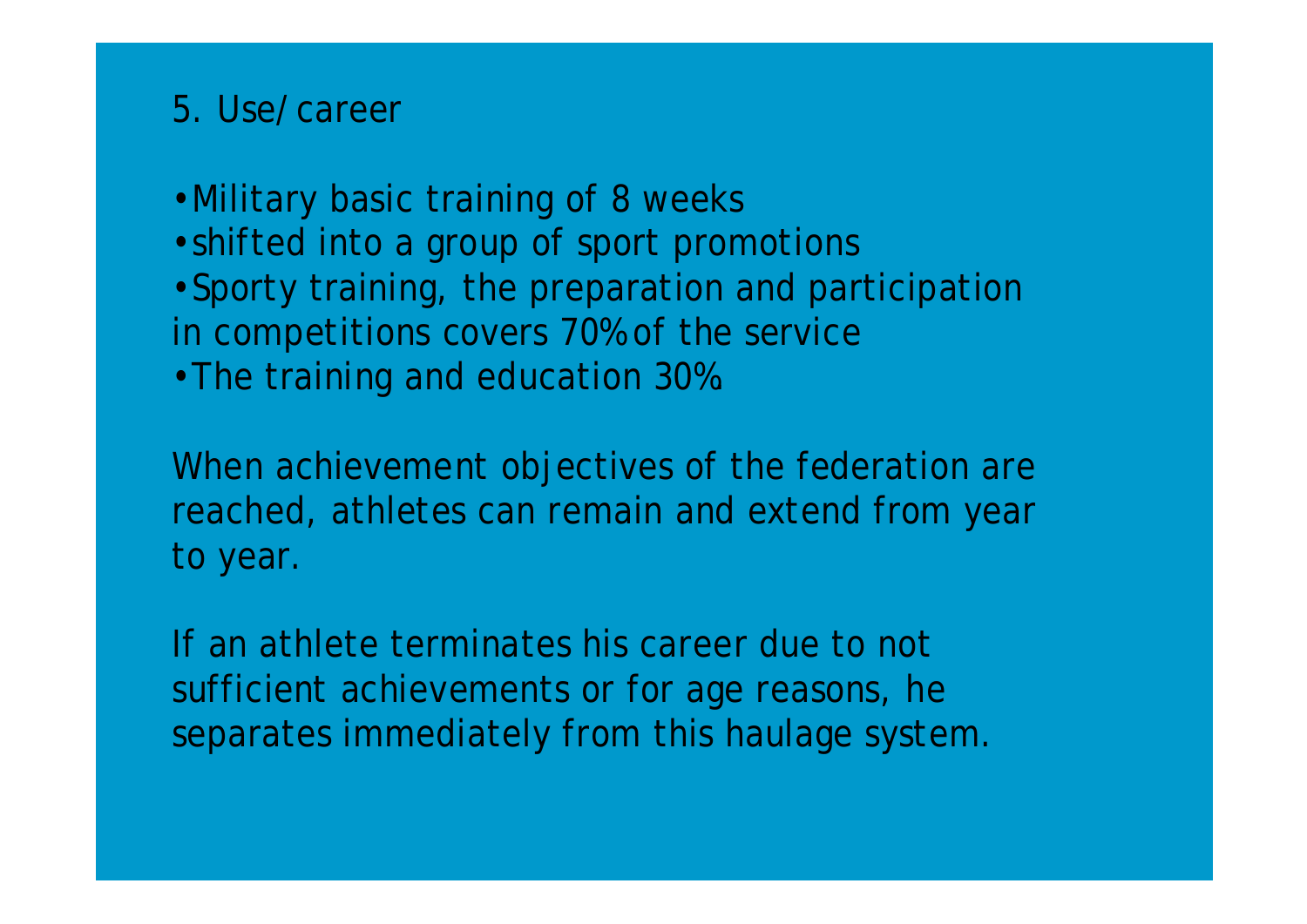## 6. Organization

18 groups in the whole country.

Locations in principle in the proximity of olympia bases and achievement centers.

## Example:

- Bischofswiesen/Berchtesgaden
- Achievement center Biathlon Ruhpolding
- Achievement center Bob and sledge Berchtesgaden
- Olympia base Berchtesgaden
- Achievement center speed skating Inzell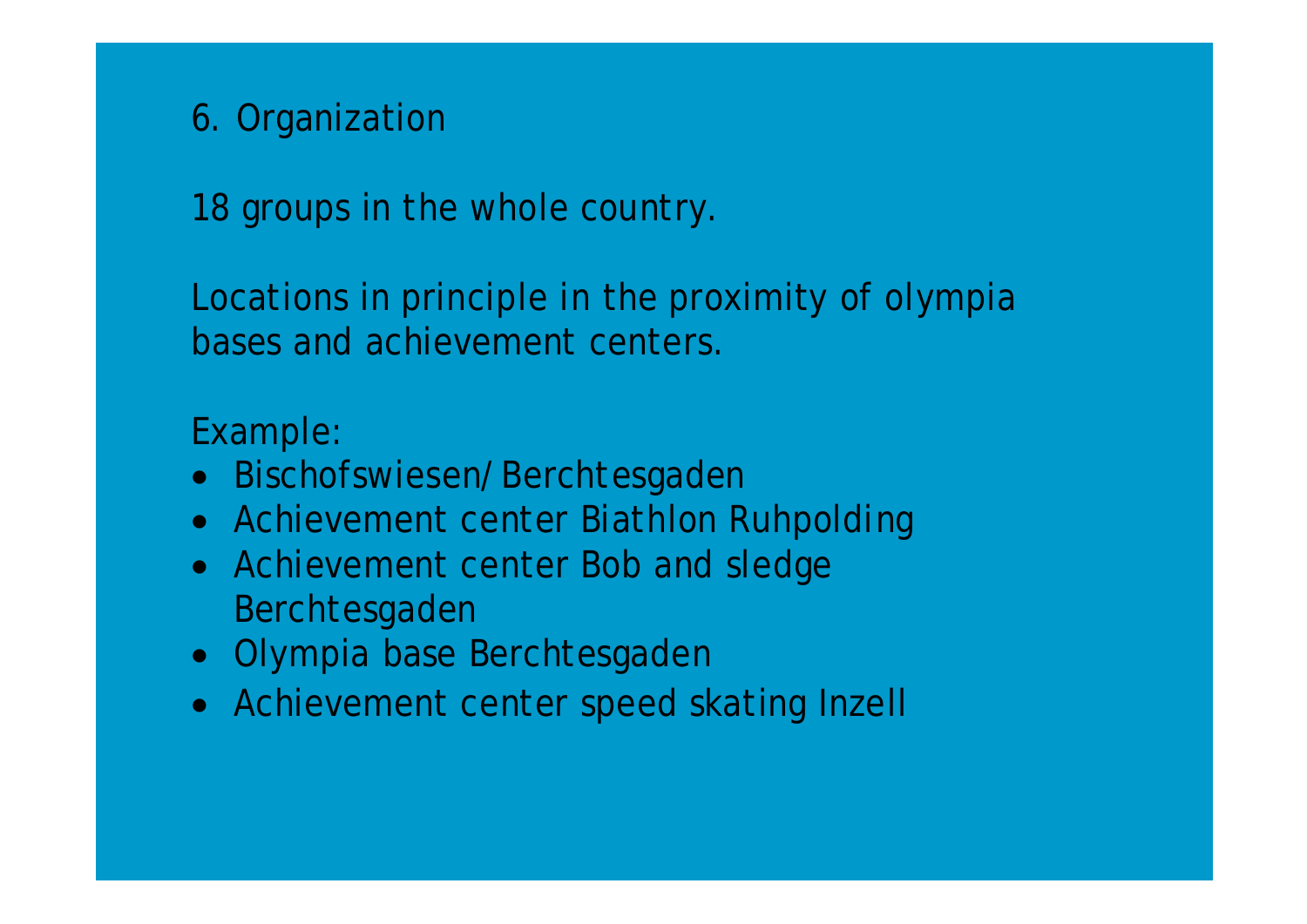7. Extent/contingents

744 places are at the disposal 100% occupied 165 female athletes Approx. 6% of these places can be used for coaches, technicians and physio therapists

From this contingent 220 places are winter sports.

Federal police and customs authority do support the winter sports in offering another 50 places.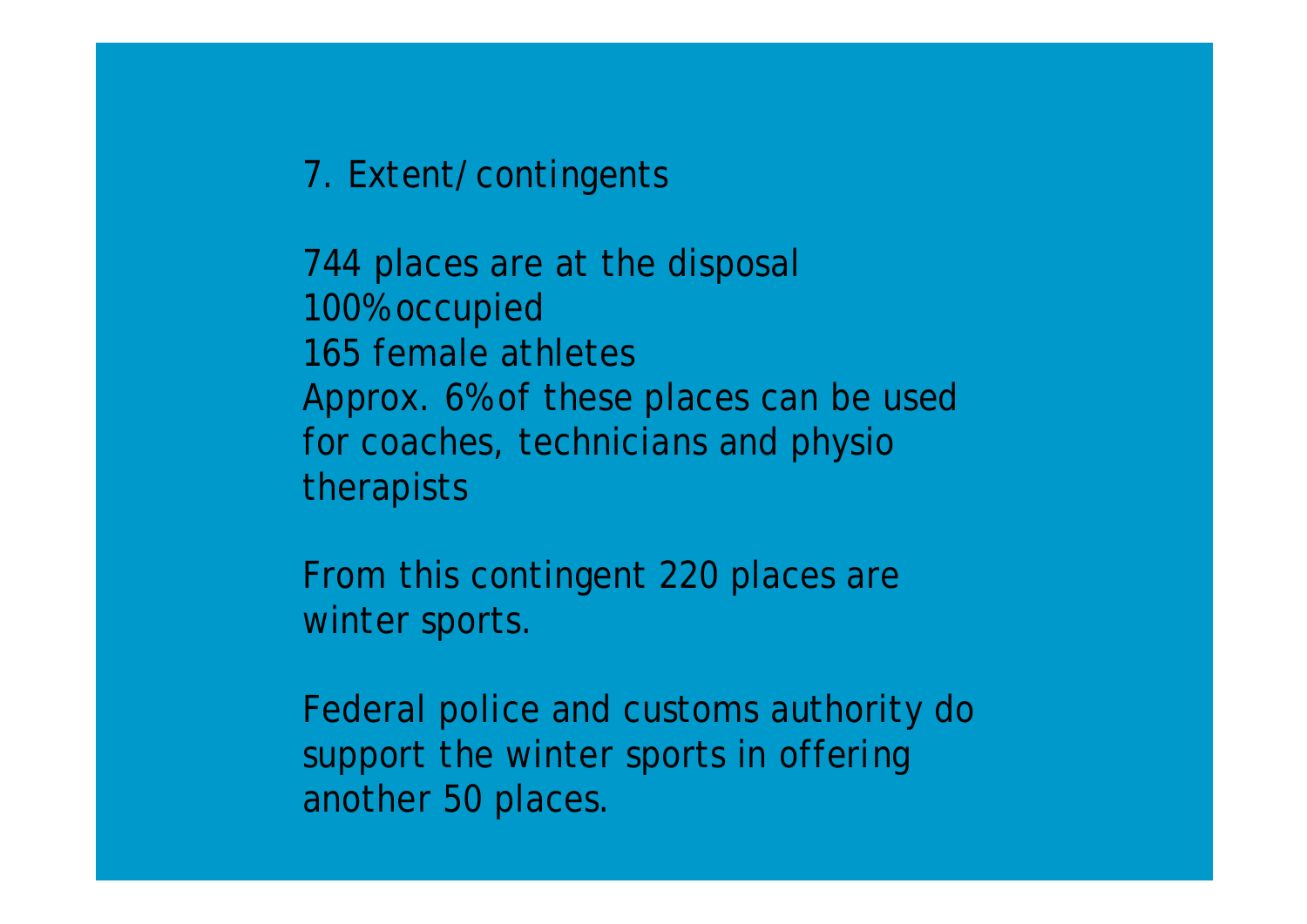8. Infrastructure/material equipment/cost

No own high level sport infrastructure To make it at the disposal is the responsibility of the sport federations and olympia bases

Uniform sport clothing for common appearances on the occasion of national and international meetings and for public representations Carrying German Federal Armed Forces Logos

Costs of the promotion: approx. 25 Millions Euro annually.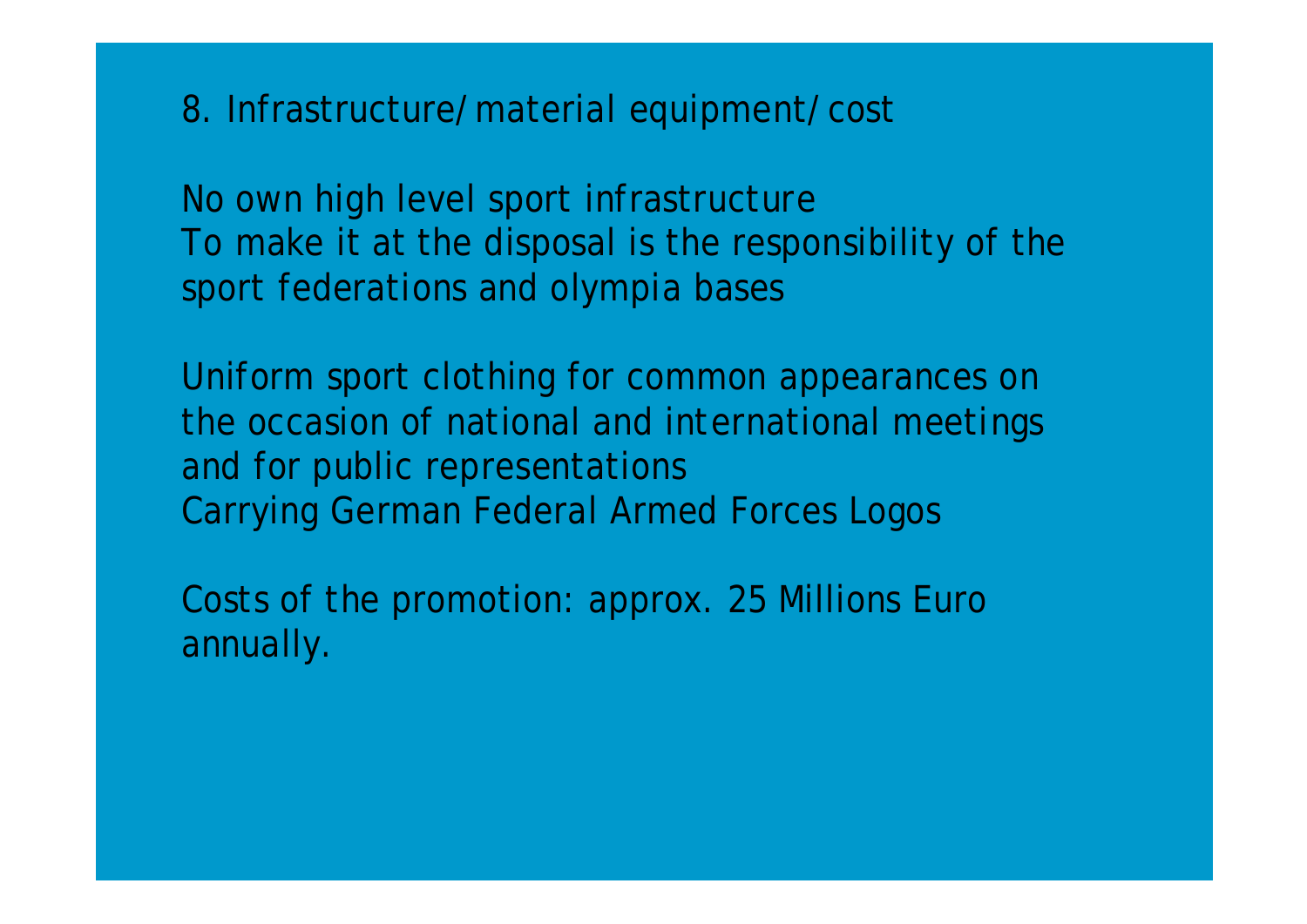9. Success balances

The balances prove and confirm a high efficiency of this system.

Since the last 9 Olympics in 1992 (counted after the reunification) the following was achieved:

173 olympic medals 468 WSC titles 416 European titles and 2489 German Championship titles